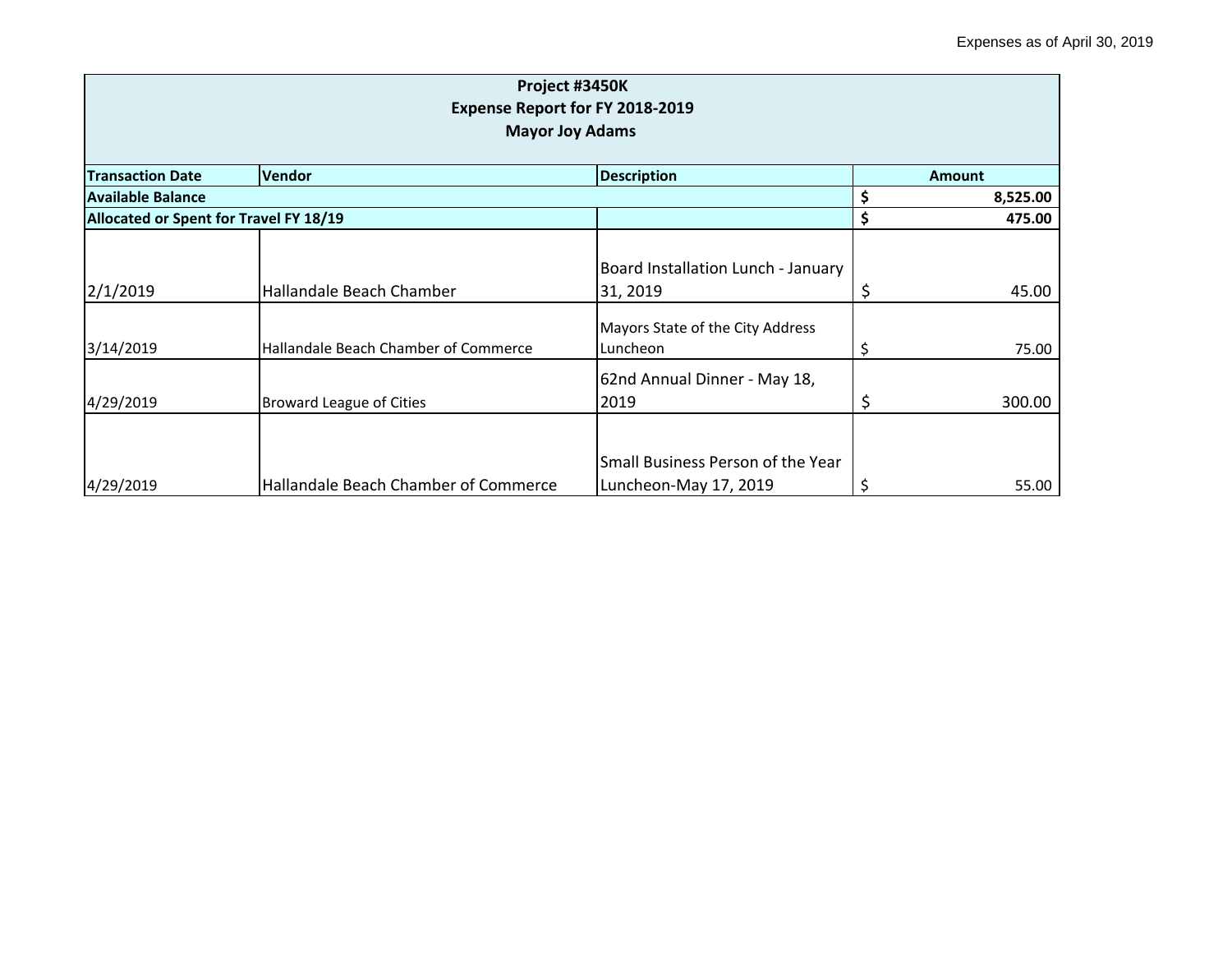| Project #3450L<br><b>Expense Report for FY 2018-2019</b> |                                   |                                                                                 |    |               |  |
|----------------------------------------------------------|-----------------------------------|---------------------------------------------------------------------------------|----|---------------|--|
| Vice Mayor Sabrina Javellana                             |                                   |                                                                                 |    |               |  |
| <b>Transaction Date</b>                                  | Vendor                            | <b>Description</b>                                                              |    | <b>Amount</b> |  |
| <b>Available Balance</b>                                 |                                   |                                                                                 | \$ | 5,694.93      |  |
| Allocated or Spent for Travel FY 18/19                   |                                   |                                                                                 | \$ | 3,305.07      |  |
|                                                          |                                   | Board Installation Lunch - January 31,                                          |    |               |  |
| 2/1/2019                                                 | Hallandale Beach Chamber          | 2019                                                                            | \$ | 45.00         |  |
|                                                          | Young Elected Officials Womens    |                                                                                 |    |               |  |
| 2/3/2019                                                 | Conference, NY.                   | Expenses - February 3, 2019                                                     | \$ | 193.79        |  |
| 2/22/2019                                                | <b>Equality Florida Institute</b> | <b>Donation-Educational Charity</b>                                             | \$ | 2,500.00      |  |
|                                                          |                                   |                                                                                 |    |               |  |
| 3/27/2019                                                | Eventbrite                        | 2019 Local Progress National Covening -<br>July 26, 2019 -July 27, 2019         | \$ | 60.00         |  |
|                                                          |                                   |                                                                                 |    |               |  |
|                                                          | Florida League of Cities -        | Legislative Action Days - Flight and<br>Expenses to Tallahassee, FL. March 26 - |    |               |  |
| 4/25/2019                                                | Legislative Action Days           | March 27, 2019                                                                  |    | 506.28        |  |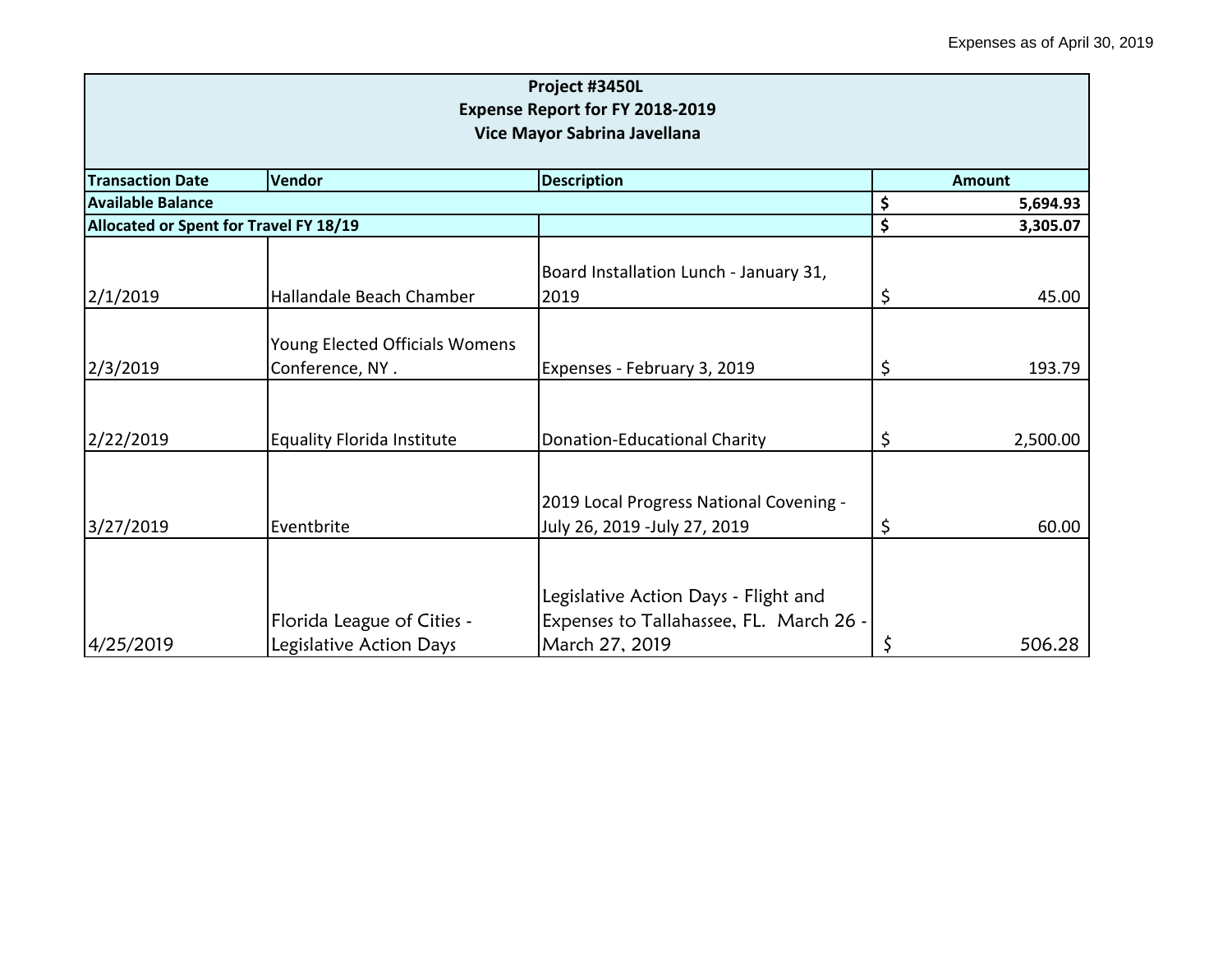|                                                                               |                                        | Project #3450E                                                           |    |               |  |
|-------------------------------------------------------------------------------|----------------------------------------|--------------------------------------------------------------------------|----|---------------|--|
| <b>Expense Report for FY 2018-2019</b><br><b>Commissioner Michele Lazarow</b> |                                        |                                                                          |    |               |  |
|                                                                               |                                        |                                                                          |    |               |  |
| <b>Transaction Date</b>                                                       | Vendor                                 | <b>Description</b>                                                       |    | <b>Amount</b> |  |
| <b>Available Balance</b>                                                      |                                        |                                                                          | \$ | 8,055.70      |  |
|                                                                               | Allocated or Spent for Travel FY 18/19 |                                                                          |    | 944.30        |  |
|                                                                               |                                        |                                                                          |    |               |  |
|                                                                               | Trip to Tallahase, FL. March 11-       |                                                                          |    |               |  |
| 1/10/2019                                                                     | 14, 2019                               | Flight to Tallahassee, FL                                                | \$ | 324.76        |  |
|                                                                               |                                        | Credit - Commissioner Lazarow from                                       |    |               |  |
|                                                                               |                                        | Silver Airways - from Cancelled flight to                                |    |               |  |
|                                                                               |                                        | Tallahasse, Fl. Commissioner returned                                    |    |               |  |
| 1/10/2019                                                                     | <b>Silver Airlines</b>                 | the funds to the City via Check # 0098                                   |    | (5324.76)     |  |
|                                                                               | Trip to Tallahase, FL. March 11-       |                                                                          |    |               |  |
| 3/31/2019                                                                     | 14, 2019                               | Car Rental to Tallahassee, FL                                            |    | \$228.82      |  |
|                                                                               |                                        | Trip to Tallahase, FL. March 11- Credit - Car Rental to Tallahassee, FL. |    |               |  |
| 3/31/2019                                                                     | 14, 2019                               | Trip cancelled                                                           |    | (5228.82)     |  |
|                                                                               |                                        | Trip to the Capitol - Meet with legislators                              |    |               |  |
|                                                                               |                                        | regarding multiple preemption bills. April                               |    |               |  |
| 4/30/2019                                                                     | <b>Expense Reimbursement</b>           | 7-April 10, 2019                                                         | \$ | 944.30        |  |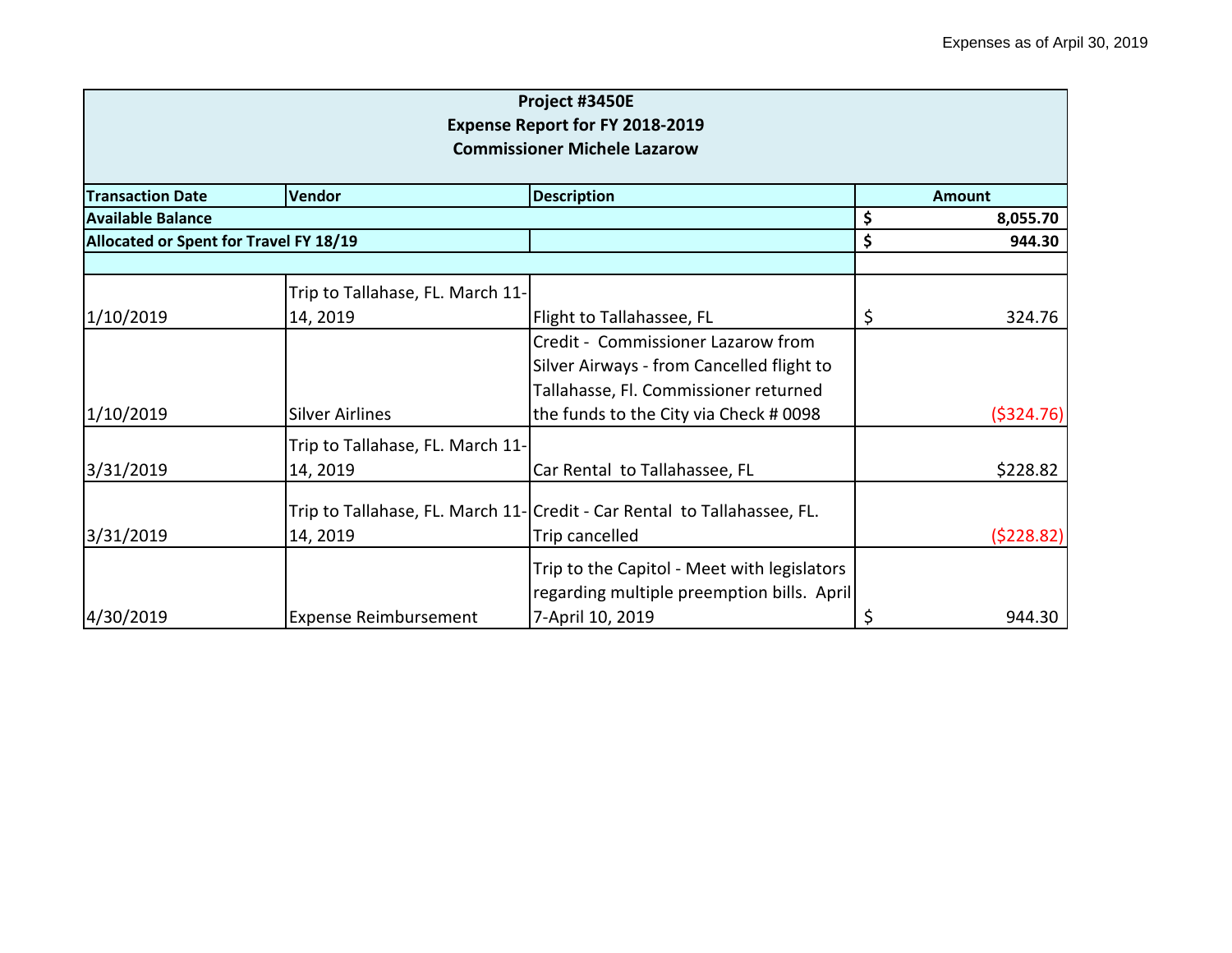| Project #3450H<br><b>Expense Report for FY 2018-2019</b><br><b>Commissioner Annabelle Taub</b> |                                                   |                                                                                                            |    |               |
|------------------------------------------------------------------------------------------------|---------------------------------------------------|------------------------------------------------------------------------------------------------------------|----|---------------|
| <b>Transaction Date</b>                                                                        | Vendor                                            | <b>Description</b>                                                                                         |    | <b>Amount</b> |
| <b>Available Balance</b>                                                                       |                                                   |                                                                                                            | \$ | 2,697.74      |
| Allocated or Spent for Travel FY 18/19                                                         |                                                   |                                                                                                            | \$ | 6,302.26      |
| 10/1/2018                                                                                      | South Florida Idea Exchange -<br>November 8, 2018 | Full Program                                                                                               | \$ | 95.00         |
| 11/9/2018                                                                                      | Florida Priority Summit -<br>November 14, 2018    | Summit                                                                                                     | \$ | 186.90        |
| 1/23/2019                                                                                      | Paws 2 Care Coalition                             | Donation                                                                                                   | \$ | 3,000.00      |
| 2/11/2019                                                                                      | <b>American Airlines</b>                          | Flight to Washington, D.C. February<br>15-16, 2019, Meet with Venezualian<br>Leaders                       | \$ | 520.36        |
|                                                                                                |                                                   | Staff to generate a check for \$2500<br>from the Commissioner's travel<br>account for the Israeli American |    |               |
| 4/15/2019                                                                                      | Israeli American Council                          | Council.                                                                                                   | \$ | 2,500.00      |